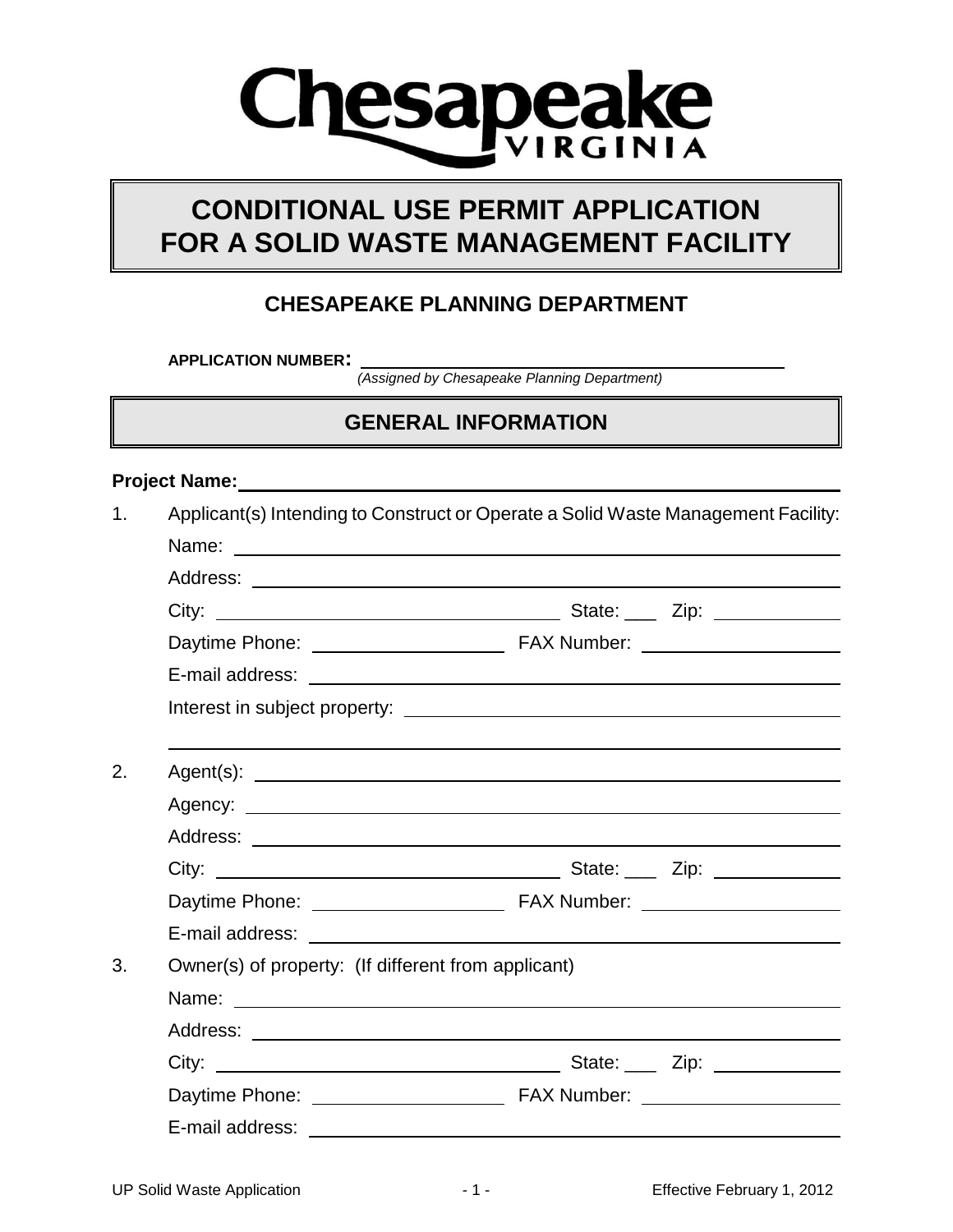#### **DECLARATION**

**APPLICATION NUMBER:**

**PRIMARY TAX MAP NUMBER:**

#### **DECLARATION OF PLANNING COMMISSION / CITY COUNCIL INTEREST:**

Does any member of the Planning Commission or City Council own or have any personal or financial interest in the land which is subject to this application, or has any personal or financial interest in the outcome of the decisions, as defined by the Virginia Conflict of Interest Act?  $\Box$  No  $\Box$  Yes If yes, please explain:

#### **DECLARATION OF ACCURACY:**

I, the undersigned, certify that this application is complete, accurate and contains all required and requested information, documents and other submittals, and that all statements made herein are, to the best of my knowledge, true and correct. I further certify that I have exercised due diligence to obtain the most recent, complete and correct information available. I understand that wrongful certification or failure to provide required or requested documents that become available after the initial submittal of this application may result in a delay in, or invalidation of, any official governmental action taken. Fraudulent representations may lead to additional penalties under law.

I, the undersigned, also certify that the list of adjacent property owners is complete and correct as of the date of this application submittal. I will update any changes in ownership of the property that is the subject of this application and adjacent property owners upon learning that any such property has been conveyed prior to final action on this application. I understand that if the list of adjacent property owners is determined to be inaccurate, outof-date or incomplete at a later date, any action taken on this application may be deemed null and void.

#### **DECLARATION OF FINANCIAL RESPONSIBILITY FOR ADVERTISING COSTS:**

I, the undersigned, understand that the cost of newspaper advertising for public hearing notification purposes is my responsibility and agree to pay all notices of payment due and bills associated with advertising costs for this application, including all readvertisments for continuances and appeals. *Party responsible for advertising:* Applicant Agent

#### **DECLARATION OF CONSENT:**

I, the undersigned, consent to entry upon the subject property by public officers, employees, and agents of the City of Chesapeake wishing to view the site for purposes of processing, evaluating or deciding this application.

| Applicant/Owner: | Applicant/Owner:                                                                                                                                                                                                               |
|------------------|--------------------------------------------------------------------------------------------------------------------------------------------------------------------------------------------------------------------------------|
|                  |                                                                                                                                                                                                                                |
| Applicant/Owner: | Applicant/Owner: Applicant Applicant Applicant Applicant Applicant Applicant Applicant Applicant Applicant Applicant Applicant Applicant Applicant Applicant Applicant Applicant Applicant Applicant Applicant Applicant Appli |
|                  |                                                                                                                                                                                                                                |
|                  | Agent:                                                                                                                                                                                                                         |
|                  |                                                                                                                                                                                                                                |
|                  |                                                                                                                                                                                                                                |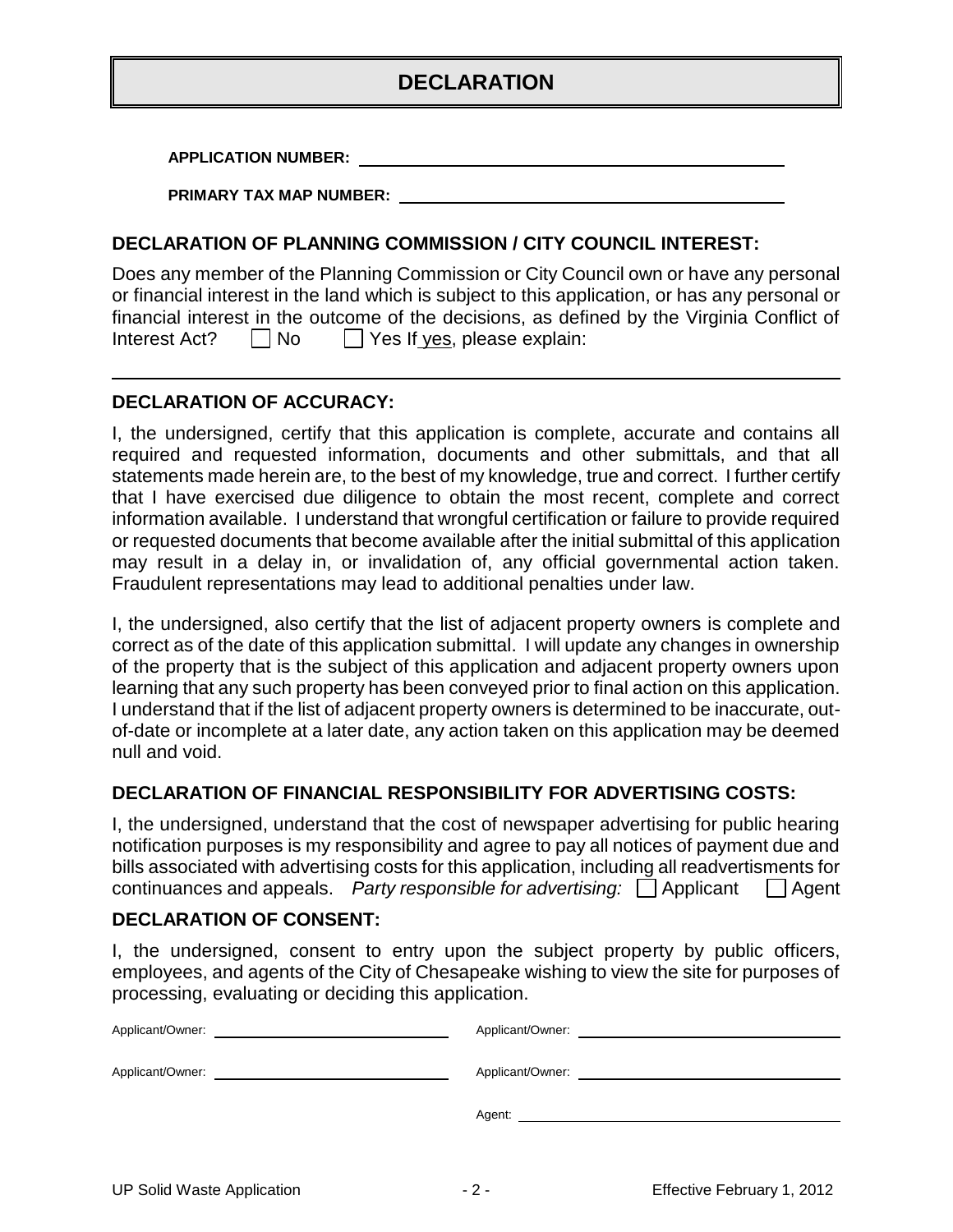# **DESCRIPTION OF PROPERTY**

| Street Address (or common description if address is not available):                                                                                                                                                                                                                                                   |  |
|-----------------------------------------------------------------------------------------------------------------------------------------------------------------------------------------------------------------------------------------------------------------------------------------------------------------------|--|
|                                                                                                                                                                                                                                                                                                                       |  |
|                                                                                                                                                                                                                                                                                                                       |  |
|                                                                                                                                                                                                                                                                                                                       |  |
|                                                                                                                                                                                                                                                                                                                       |  |
| Physical description of the property including location of its boundaries to the north,                                                                                                                                                                                                                               |  |
| south, east, and west. State the street frontage, depth, and overall size in square<br>feet/acreage: with the contract of the contract of the contract of the contract of the contract of the contract of the contract of the contract of the contract of the contract of the contract of the contract of the contrac |  |
|                                                                                                                                                                                                                                                                                                                       |  |
|                                                                                                                                                                                                                                                                                                                       |  |
|                                                                                                                                                                                                                                                                                                                       |  |
|                                                                                                                                                                                                                                                                                                                       |  |
|                                                                                                                                                                                                                                                                                                                       |  |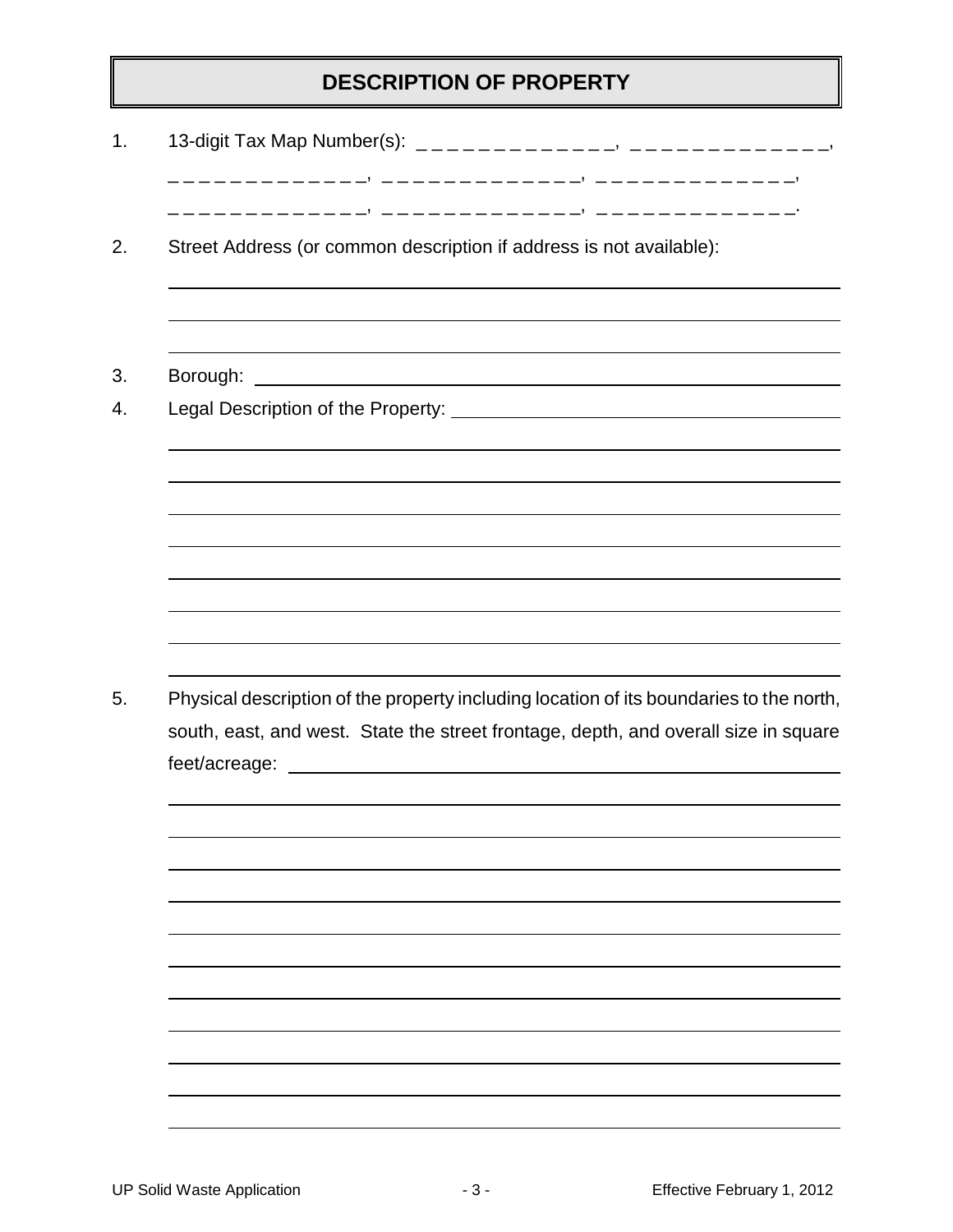### **DESCRIPTION OF PROPERTY** (continued)

- 6. Zoning Information:
	- a. Zoning Sheet(s):
	- b. Current Zoning Classification(s), acreage of each zoning classification and present use of the property:
	- c. Proposed Zoning Classification(s) and acreage of each proposed zoning classification, where applicable:
	- d. Overlay District Classification(s) where applicable:
	- e. Adjacent Property zoning and uses:

| <b>DIRECTION</b> | <b>ADJACENT ZONING DESIGNATIONS/USES</b> |
|------------------|------------------------------------------|
| <b>North</b>     |                                          |
| South            |                                          |
| East             |                                          |
| West             |                                          |

- 7. Land Use designation of the property as contained in the City's Comprehensive Plan: **Planet According to the Contract According to the Contract According to the Contract According to the Contract According to the Contract According to the Contract According to the Contract According to the Contract**
- 8. Standard Industrial Classification (SIC) code for this proposed use (see Office of Zoning Administration):
- 9. Planning Area:
- 10. Census Tract:
- 11. Statistical Area:
- 12. On a separate sheet of 8 1/2" by 11" paper, provide a listing of proposed developments that have been submitted to the city for either building permits, zoning reviews, subdivision or land development on all properties within a threequarter (3/4) mile radius of the subject property on which the proposed facility is to be located.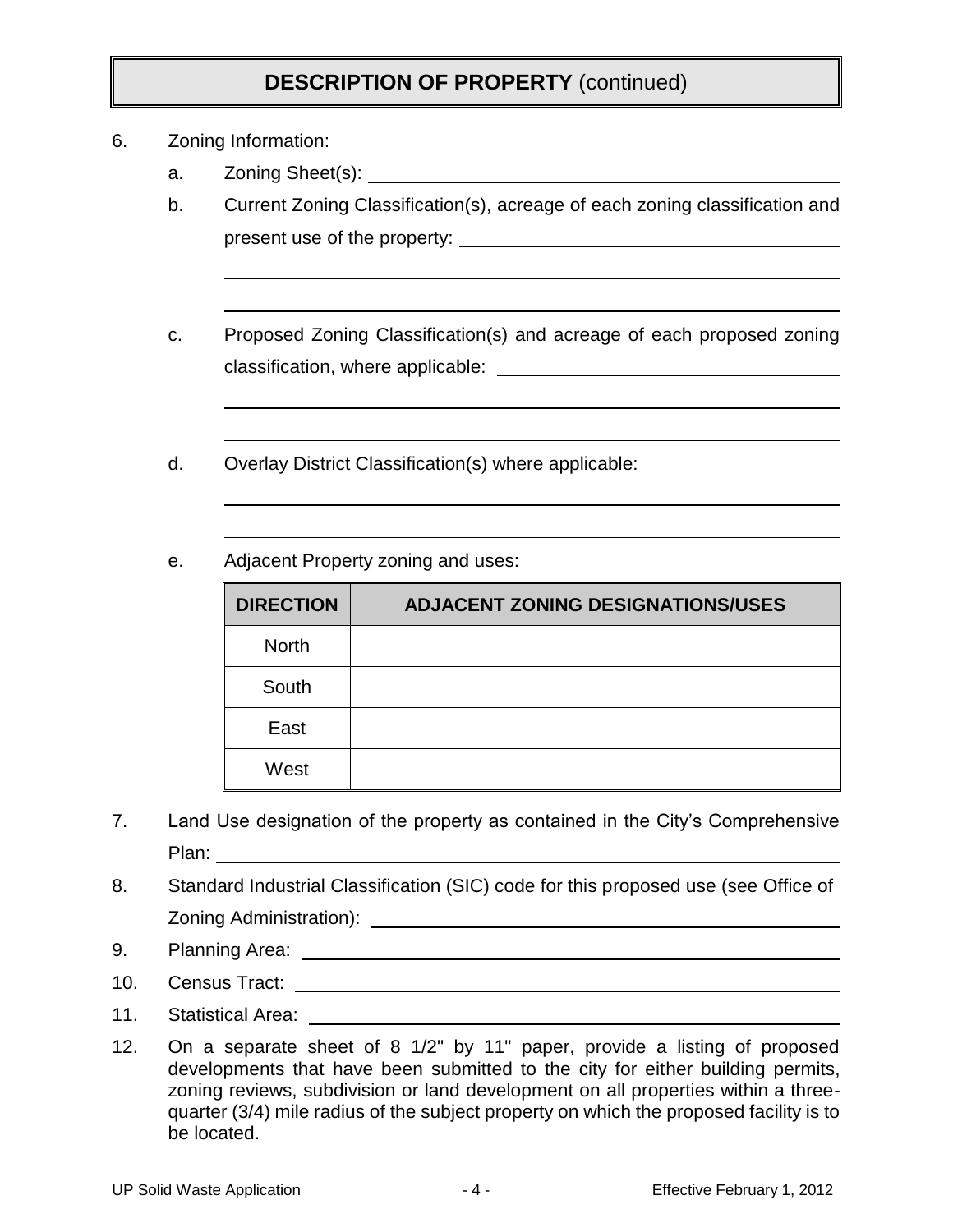|                                                                                                                                                                                                                                   | <b>DESCRIPTION OF PROPERTY (continued)</b>                                                                                                                                 |  |  |  |
|-----------------------------------------------------------------------------------------------------------------------------------------------------------------------------------------------------------------------------------|----------------------------------------------------------------------------------------------------------------------------------------------------------------------------|--|--|--|
| 13.                                                                                                                                                                                                                               | Is the property subject to proffers approved with a conditional rezoning application?<br>$No$     Yes<br><u>If yes</u> , Application #                                     |  |  |  |
| 14.                                                                                                                                                                                                                               | List any previous applications for this site:                                                                                                                              |  |  |  |
| 15.<br>Are any features of the development proposed to be held in common ownership by<br>persons residing in or owning lots in the development and are not to be dedicated to<br>and accepted by the City or other public entity? |                                                                                                                                                                            |  |  |  |
|                                                                                                                                                                                                                                   | If yes, see instructions for further requirements.<br>l I Yes<br>No l                                                                                                      |  |  |  |
| 16.                                                                                                                                                                                                                               | Is the property located within the Chesapeake Bay Preservation Area Overlay<br>District as determined by the Department of Planning?                                       |  |  |  |
|                                                                                                                                                                                                                                   | If yes, provide delineations for the RPA, RMA and IDA, as<br>Yes<br>No.<br>applicable that meet the requirements of Section 26, Article X,<br>of the Chesapeake City Code. |  |  |  |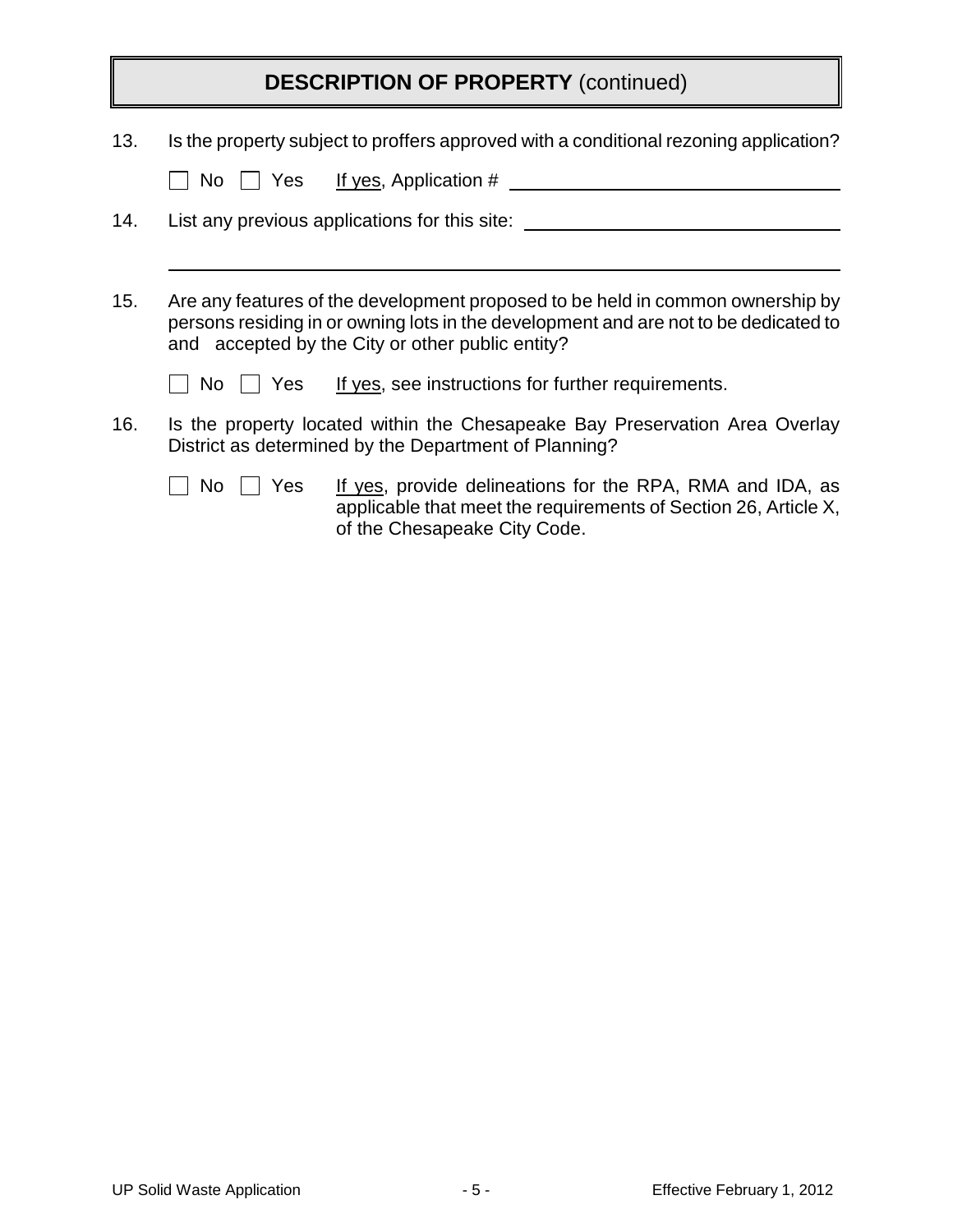# **DESCRIPTION OF PROPOSED USE**

The applicant is required to provide the requested information on 8½" x 11" paper, which are numbered in accordance with the questions below. All questions must be completed.

- 1. Describe the general design specifications for the facility.
- 2. Describe the proposed hours of operation.
- 3. Describe the type(s) and origination of the solid waste materials to be accepted at the facility.
- 4. Describe, in detail, the methods by which the solid waste will be transported, separated, treated, processed, stored or disposed. Such description shall include a list of all equipment to be used in the solid waste management operation. Indicate the types of liners (single or double) or other barriers required under state regulations to prevent movement of wastes through soils.
- 5. Describe the proposed method of protecting solid waste from exposure to wind, rain, or biological influences.
- 6. Describe the climate, precipitation, and predominant wind direction.
- 7. Describe how the proposed solid waste management facility will be designed, arranged and operated in order to ensure that development and use of neighboring property will not be prevented or made less likely, and that the value, use and reasonable enjoyment of such property will not be impaired or adversely affected. Include a description of the on-site techniques proposed to protect against odor, dust, litter, noise, smoke, gas, surface water pollution, and animal and insect vectors.
- 8. Describe any potentially adverse effects that may be associated with the proposed solid waste management facility, and the means proposed by the applicant to avoid, minimize or mitigate such effects related to the following:
	- a. The estimated noise levels during operation, and whether they exceed the maximum sound levels that are typical of uses permitted as a matter of right in the district.
	- b. The anticipated glare from vehicular and stationary lights, and the extent to which such lights will be visible from any residential district.
	- c. The vulnerability of the proposed solid waste management to fire and related safety hazards.
	- d. The interference by the solid waste management activities with any easements, roadways, rail lines, utilities and public or private rights of way.
	- e. The possible destruction, loss or damage of a natural, scenic or historic feature of significant importance.
	- f. The adequacy of proposed landscaping and buffering measures to screen the site from neighboring properties zoned for or containing less intensive uses.
- 9. Describe the safety and maintenance measures to be taken to prevent harm to public health or to the environment, along with the description of means to monitor complaints.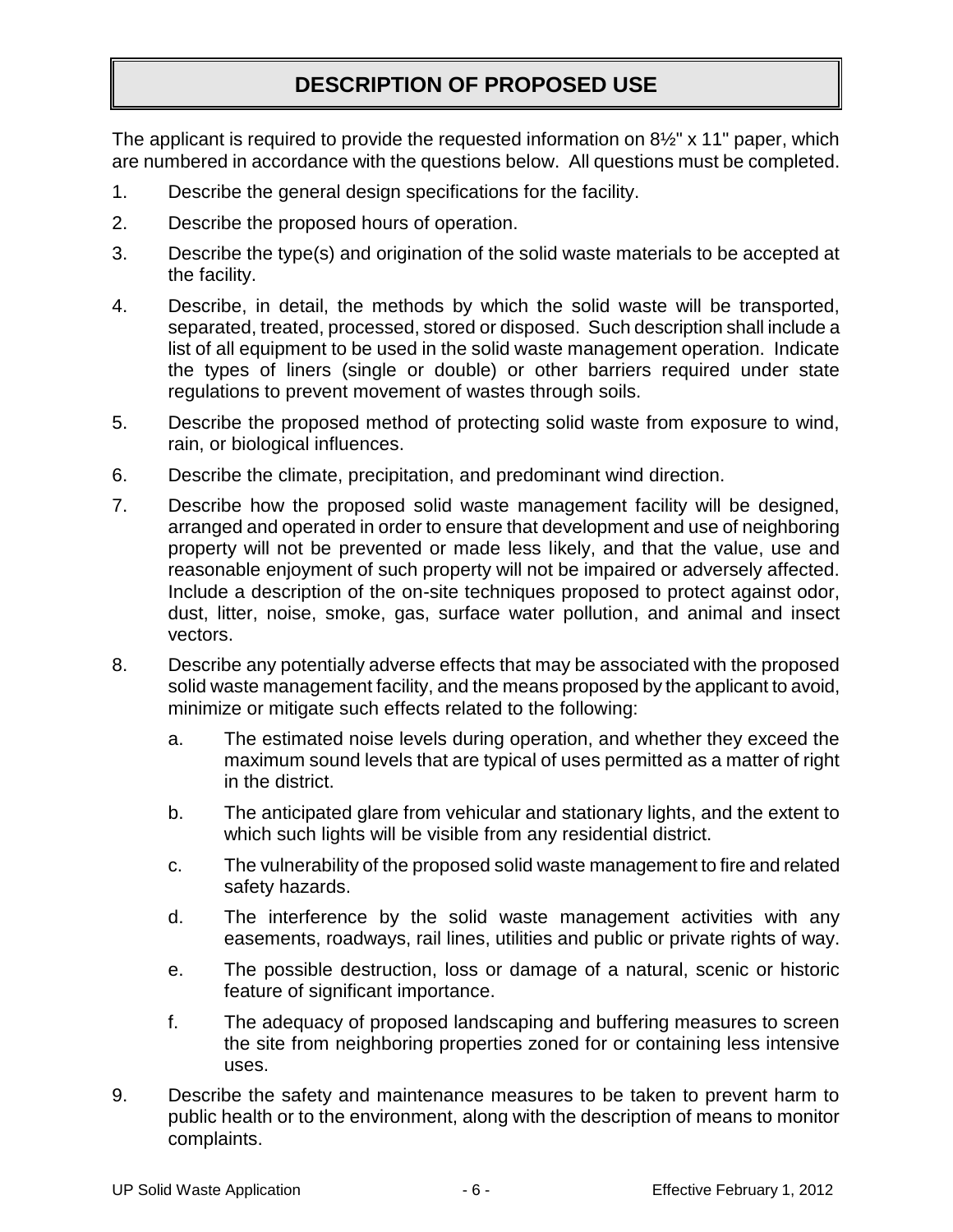### **DESCRIPTION OF PROPOSED USE** (continued)

- 10. Describe any and all special conditions for the use, construction, layout, landscaping and screening, or appearance of the site proposed to be made conditions of the use permit, if granted, for purposes of assuring its compatibility with the surrounding neighborhood.
- 11. Describe whether the proposed solid waste management facility will be consistent with the adopted policies in the Comprehensive Plan of the City.
- 12. Provide the estimated number of cubic yards or thousands of gallons of waste to be accepted per day.
- 13. Provide the average number and types of vehicles entering the site per day and a listing of hauling routes within the City of Chesapeake from the site to the first four lane primary roads.
- 14. If the proposed solid waste management facility generates more than 100 VPD or generates more than 1% of the existing traffic on the adjacent roadway, identify the roads or streets abutting or intersecting the subject property, including an existing master road facility up to the next master road facility, including any information needed to support assumptions and conclusions).
	- a. The existing width and configuration of such roads and public rights-of-way. If the rights-of-way width varies, state the minimum and maximum.
	- b. The vehicle carrying capacity of such roads (Highway Capacity Software from the Transportation Research Board is an acceptable means of determining capacity).
	- c. The current traffic count of such roads. If the current traffic count is not available, a field count must be made. These must be 24-hour counts for a minimum of three (3) consecutive weekdays. Attach a copy of the traffic count calculations based on the Institute of Traffic Engineers (I.T.E.) trip generation rates.
	- d. The level of service of each roadway and intersection(s) impacted by this development. Level of service of same intersection(s) after this development, with (1) present background traffic, and (2) background traffic five years hence under the existing growth rate.
- 15. Describe how traffic ingress and egress would be provided between the subject property and the existing abutting and intersecting roads. State whether traffic devices, such as signals and special turn lanes, would be required to provide safe ingress and egress, and provide justifications for such conclusions.
- 16. Describe the impact of solid waste management facility will have on groundwater and surface water.
- 17. List potential drainage impact issues arising from the development. Submit a conceptual drainage assessment, for Development and Permits review, to address how you will ensure that this development will not create detrimental drainage impacts on the proposed site, surrounding upstream and downstream properties.
- 18. List all necessary state, local and federal permits and approvals and certification that application will be made for all such permits and approvals.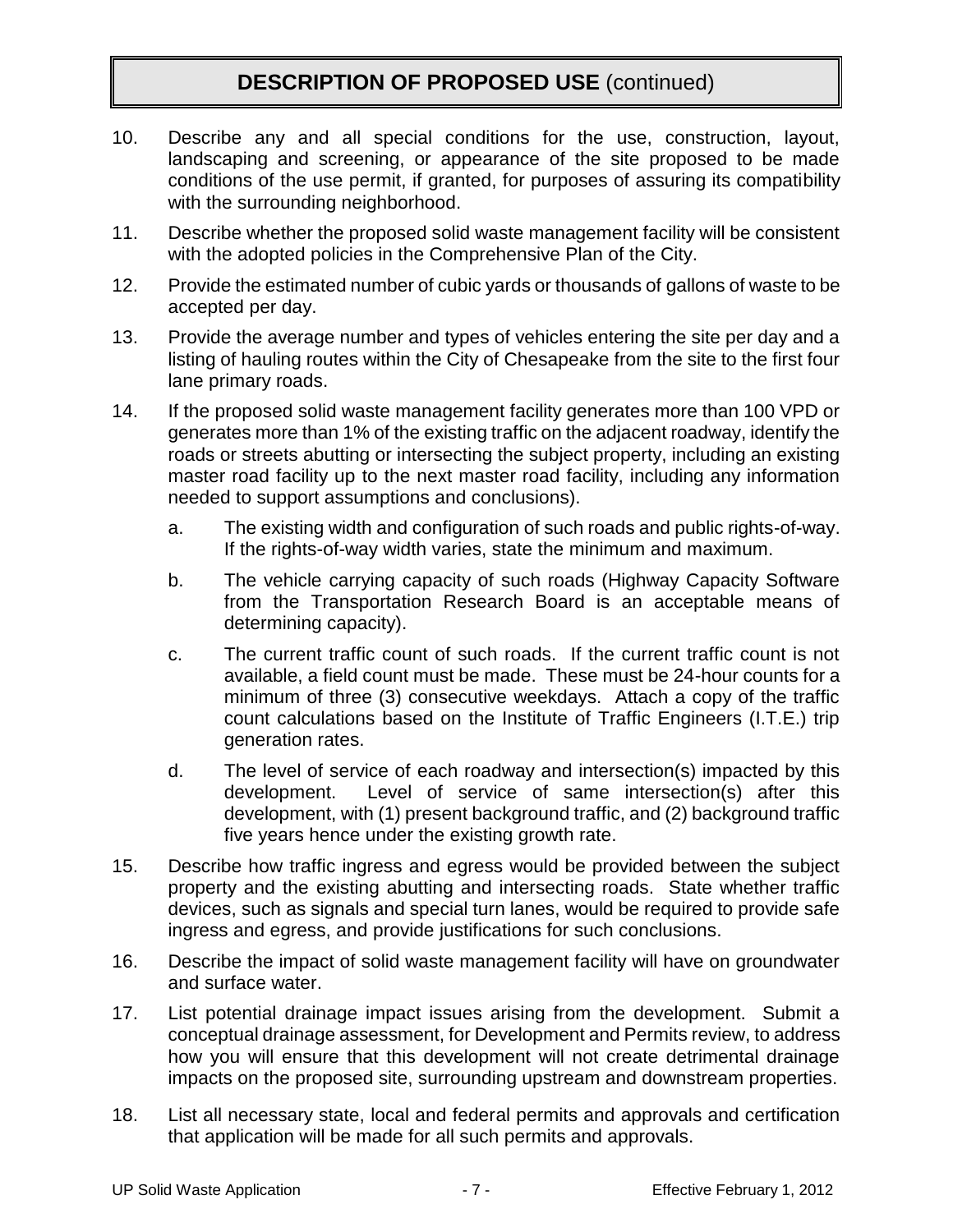#### **DESCRIPTION OF PROPOSED USE** (continued)

19. Provide a description of proposed use and ownership of site after completion of all closure and restoration activities.

#### **SITE PLAN & MAP REQUIREMENTS**

**NOTE:** All site plans shall be folded to 81/2" x 14" size with the site plan folded to the outside and shall include a general location map. If revisions are submitted, the assigned application number shall be included in the title block.

- 1. Provide thirty (30) copies of a preliminary site plan at a scale not less than  $1" = 50'$ meeting the requirements of Section 18-201 of the Chesapeake Zoning Ordinance (see attached sheet) **and** including the following:
	- $\Box$ Location and zoning of the proposed site, upon which the solid waste management facility is to be located.
	- $\Box$ Proposed location of all buildings, structures and equipment to be used in conjunction with the operation of the solid waste management facility.
	- $\mathbb{R}^n$ Location of any proposed screening devices, such as berms or landscaping.
	- $\Box$ The estimated number of cubic yards or thousands of gallons of waste to be accepted per day.
	- $\Box$ The maximum extent of area to be disturbed including acreage.
	- $\Box$ Interior road patterns, including a description of points of ingress and egress to state and city roads.
	- $\Box$ The land use pattern, including all existing zoning districts, building locations and historic sites within a three-quarter (3/4) mile radius of the perimeters of the site upon which the solid waste management facility is located.
	- $\mathbf{L}$ The width of streets and weight limits of bridges within a three-quarter (3/4) mile radius of the perimeters of the site upon which the solid waste management facility is located.
	- $\mathcal{L}(\mathcal{L})$ Surface drainage patterns.
	- $\Box$ Location and depth of wells, constructed drainways, natural waterways and streams within a three-quarter (3/4) mile radius of the perimeters of the site upon which the solid waste management facility is located.
	- $\Box$ General description of the dominant species of vegetation existing within a three-quarter (3/4) mile radius of the perimeters of the site upon which the solid waste management facility is located.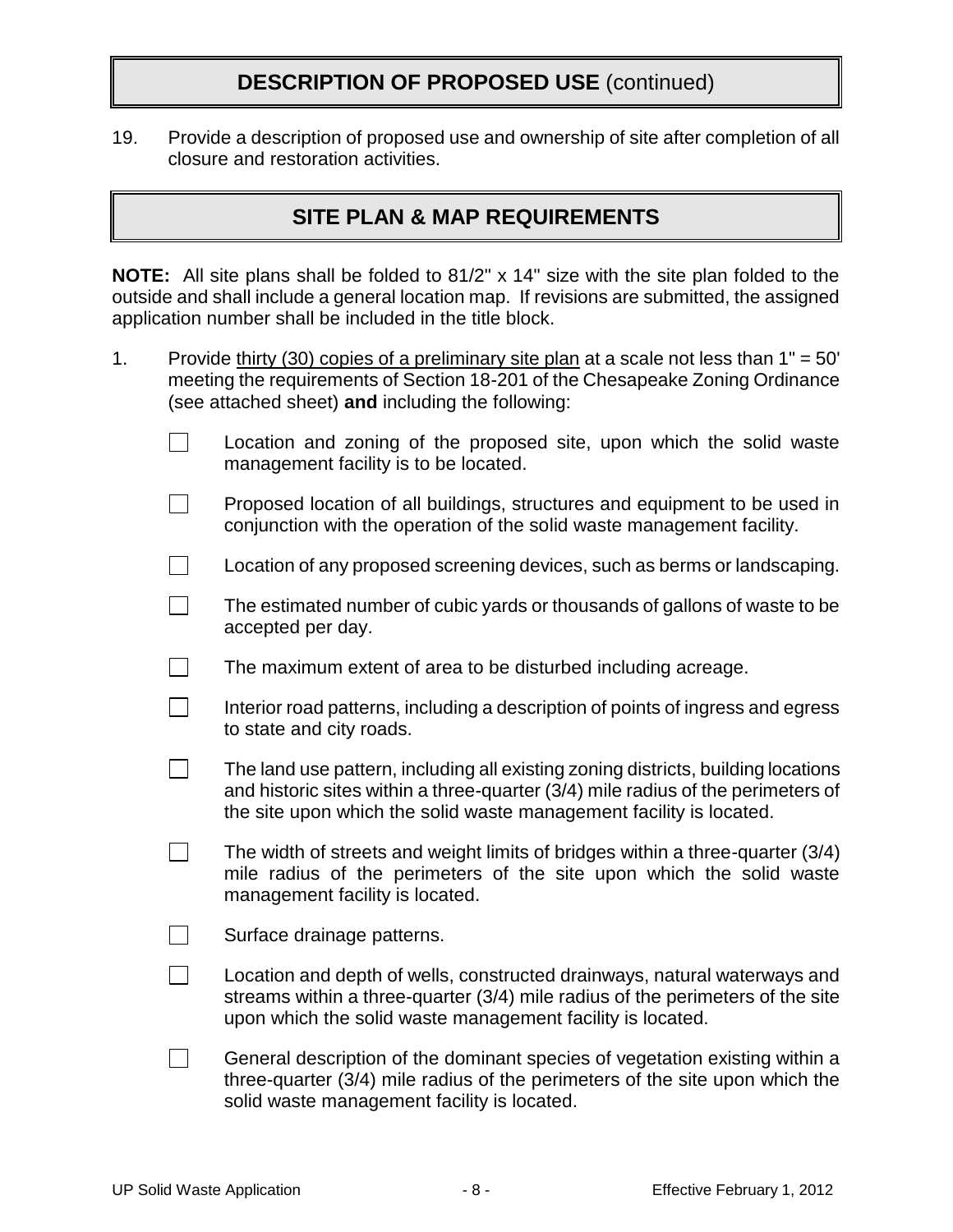#### **SITE PLAN & MAP REQUIREMENTS** (continued)

- 2. Provide four (4) copies of the preliminary site plan reduced to a paper size not larger than 11" x 17".
- 3. Provide two (2) copies of a topographical map showing a three-quarter mile radius of the perimeters of the site upon which the solid waste management facility will be located. The site for the facility shall be shown at a scale of 200 feet to the inch or better, with a two (2) foot contour or less. Areas outside the site shall, at a minimum, conform to the standards employed by the United States Geological Survey in plotting topographical quadrangles.
- 4. Provide a hydrology study which identifies groundwater movements, aquifers, and the location and depth of wells within a two-thousand (2000) foot radius of the perimeters of the site upon which the solid waste management facility will be located. The study shall also identify all constructed drainage ways, natural waterways and streams, which receive discharge from the proposed solid waste management facility. The study shall contain findings on the impact the proposed operation will have on groundwater, surface water and wells. (*NOTE*: The hydrology study shall not be required for transfer stations or resource recovery systems where all operations are conducted within an enclosed structure having concrete flooring and there will be no permanent storage or final disposal of wastes upon the site.)
- 5. Provide detailed soil and geology data, including soil borings on a 500-foot grid for the proposed solid waste management operation. (*NOTE*: This data need not be required for transfer stations or resource recovery systems where all operations are conducted within an enclosed structure having concrete flooring and there will be no permanent storage or final disposal of wastes upon the site.)
- 6. Provide a closure and restoration plan to show and include the following:
	- a. A description of the types and estimated quantities of solid waste to be permanently stored on the site, and the manner by which such wastes will be contained to prevent movement of wastes through the soil and pollution of surface and groundwater, soil and air.
	- b. A description of the means by which the site will be closed and rehabilitated after the solid waste management facility is no longer in operation, including a description of all grading, backfilling, sodding, planting, and other activities which will be conducted to restore the condition of the site to practical usefulness and reasonable physical attractiveness.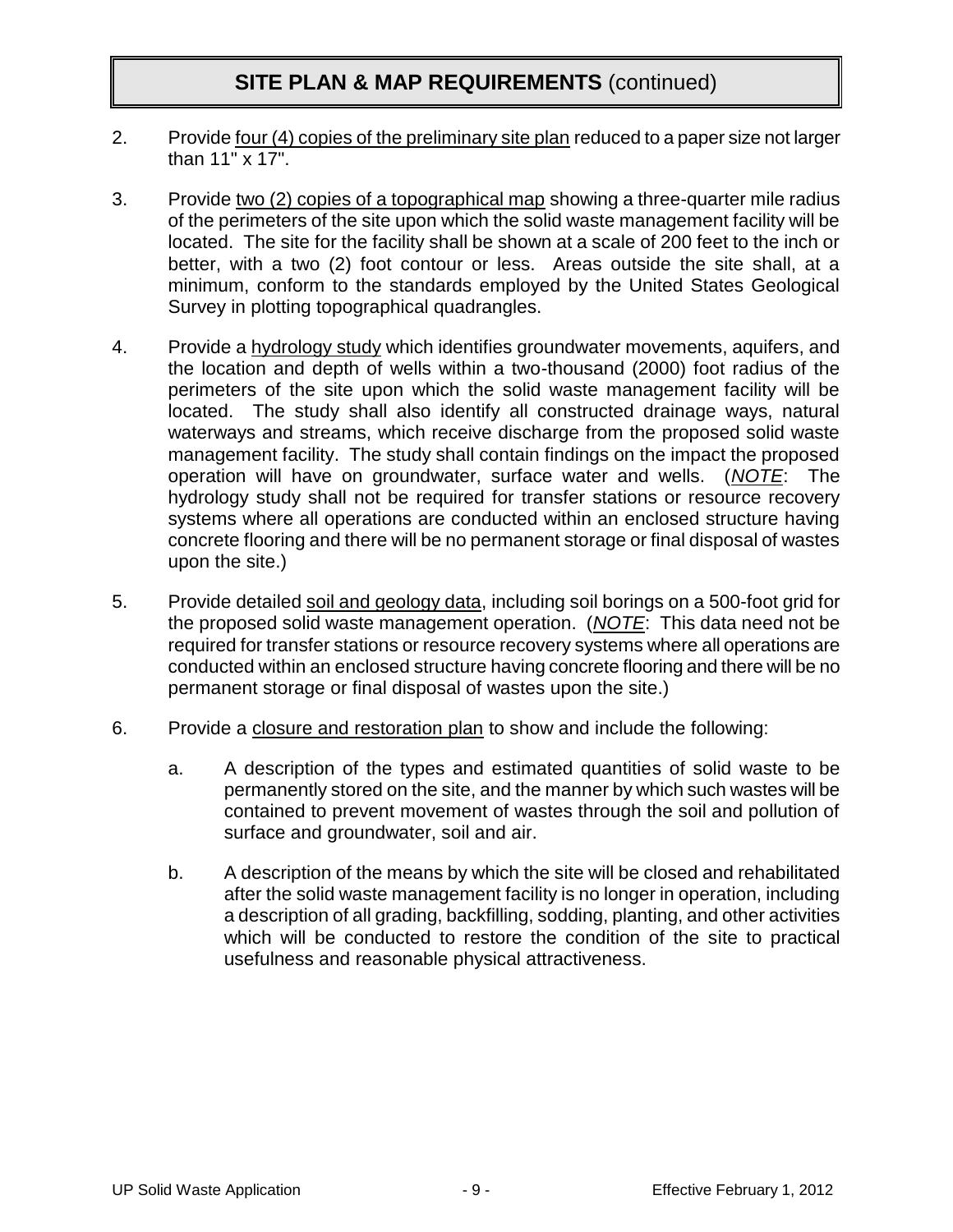#### **SPECIAL POWER OF ATTORNEY**

Application No:

Property Description (13-digit Tax Map Number, Street Address or Common Description, Borough):

Nature of Solid Waste Management Facility Use Permit sought:

I/we \_\_\_\_\_\_\_\_\_\_\_\_\_\_\_\_\_\_\_\_\_\_\_\_\_\_\_\_\_\_\_\_\_\_\_\_\_\_\_\_\_\_\_\_\_\_\_\_\_\_\_\_\_\_\_\_\_\_\_\_, am/are

 $\Box$  the applicant for the above referenced application  $\Box$  the owner of the property

described above and I/we do hereby make, constitute, and appoint

 $\Box$ , my true and lawful attorney-in-fact, and grant unto my attorney-in-fact full power and authority to make application for the use permit application described above, and to perform all acts and make all representations as such person shall deem necessary or appropriate in regard to said application, without any limitation whatsoever, including but not limited to the following authority: to offer conditions to which the proposed use of the property would be subject; and to modify or amend any documents in whole or in part relating to the application.

The rights, powers, and authority of said attorney-in-fact herein granted shall commence and be in full force and effect on the \_\_\_\_\_\_\_ day of \_\_\_\_\_\_\_\_\_\_\_\_\_\_\_\_\_\_, 20\_\_\_\_\_, and shall remain in full force and effect thereafter until actual notice, by certified mail, return receipt requested is received by the Planning Department of the City of Chesapeake stating that the terms of this power have been revoked or modified.

**Applicant/Owner: Applicant/Owner:**

| sign                                                        | sign sign and the state of the state of the state of the state of the state of the state of the state of the state of the state of the state of the state of the state of the state of the state of the state of the state of |     |
|-------------------------------------------------------------|-------------------------------------------------------------------------------------------------------------------------------------------------------------------------------------------------------------------------------|-----|
|                                                             |                                                                                                                                                                                                                               |     |
|                                                             |                                                                                                                                                                                                                               |     |
|                                                             |                                                                                                                                                                                                                               |     |
|                                                             |                                                                                                                                                                                                                               |     |
| Subscribed and sworn to before me this _____________ day of |                                                                                                                                                                                                                               | 20, |
|                                                             |                                                                                                                                                                                                                               |     |

| <b>NOTARY PUBLIC</b> |  |
|----------------------|--|
|----------------------|--|

Notary Registration No.

My commission expires:

If the owner or applicant is a corporation, partnership, limited liability company or similar entity, documentation must be attached which establishes that the person signing on behalf of the entity has the authority to act on behalf of and to bind that entity.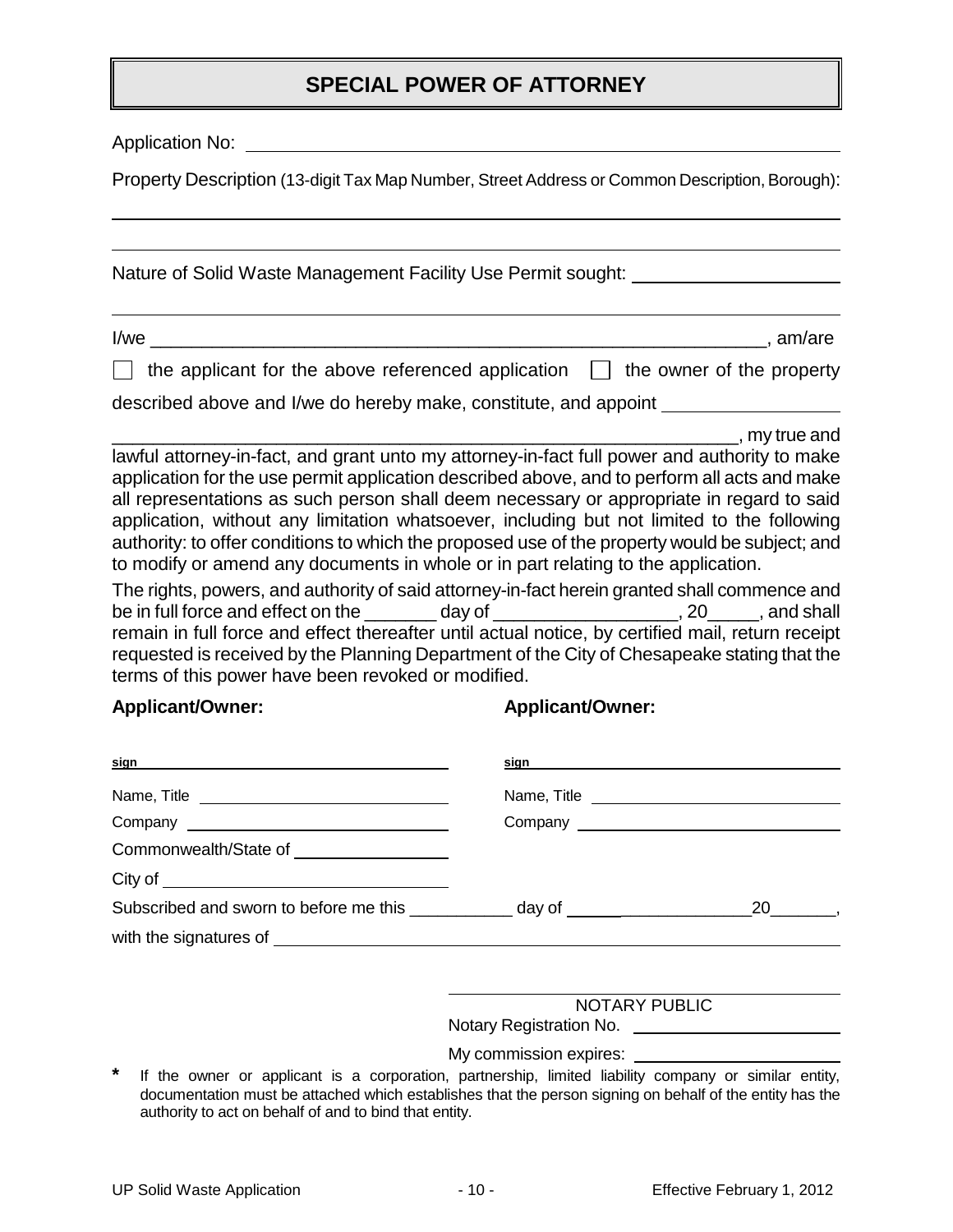#### **STATEMENT OF OWNERSHIP**

Application No:

The owner(s) and applicant(s) listed on the attached Solid Waste Management Facility Conditional Use Permit Application, does/do hereby affirm that the listing attached to, and hereby made a part of this statement of ownership, identifies the names and last known addresses of all of the following persons and entities in regard to the property that is the subject of the Application:

- 1. All applicants, title owners, contract purchasers, and lessees of the property; and, if any of the foregoing is a trustee, each beneficiary having an interest in the property.
- 2. Where any of those listed in (1) above is a corporation, all shareholders owning ten per cent (10%) or more of any class of stock issued by said corporation.
- 3. Where any of those listed in (1) above is a corporation having ten (10) or fewer shareholders, all such shareholders.
- 4. Where any of those listed in (1) above is a partnership, all such partners, both general and limited.

**Applicant/Owner: Applicant/Owner:**

**Attach the listing of names and addresses on business letterhead of either the applicant, owner or agent, as required above.**

| sign and the contract of the contract of the contract of the contract of the contract of the contract of the contract of the contract of the contract of the contract of the contract of the contract of the contract of the c |             |
|--------------------------------------------------------------------------------------------------------------------------------------------------------------------------------------------------------------------------------|-------------|
|                                                                                                                                                                                                                                | Name, Title |
|                                                                                                                                                                                                                                |             |
| Commonwealth/State of __________________                                                                                                                                                                                       |             |
|                                                                                                                                                                                                                                |             |
|                                                                                                                                                                                                                                |             |
| by                                                                                                                                                                                                                             |             |

Notary Registration No.

My commission expires: <u>example and the set of the set of the set of the set of the set of the set of the set of the set of the set of the set of the set of the set of the set of the set of the set of the set of the set of</u>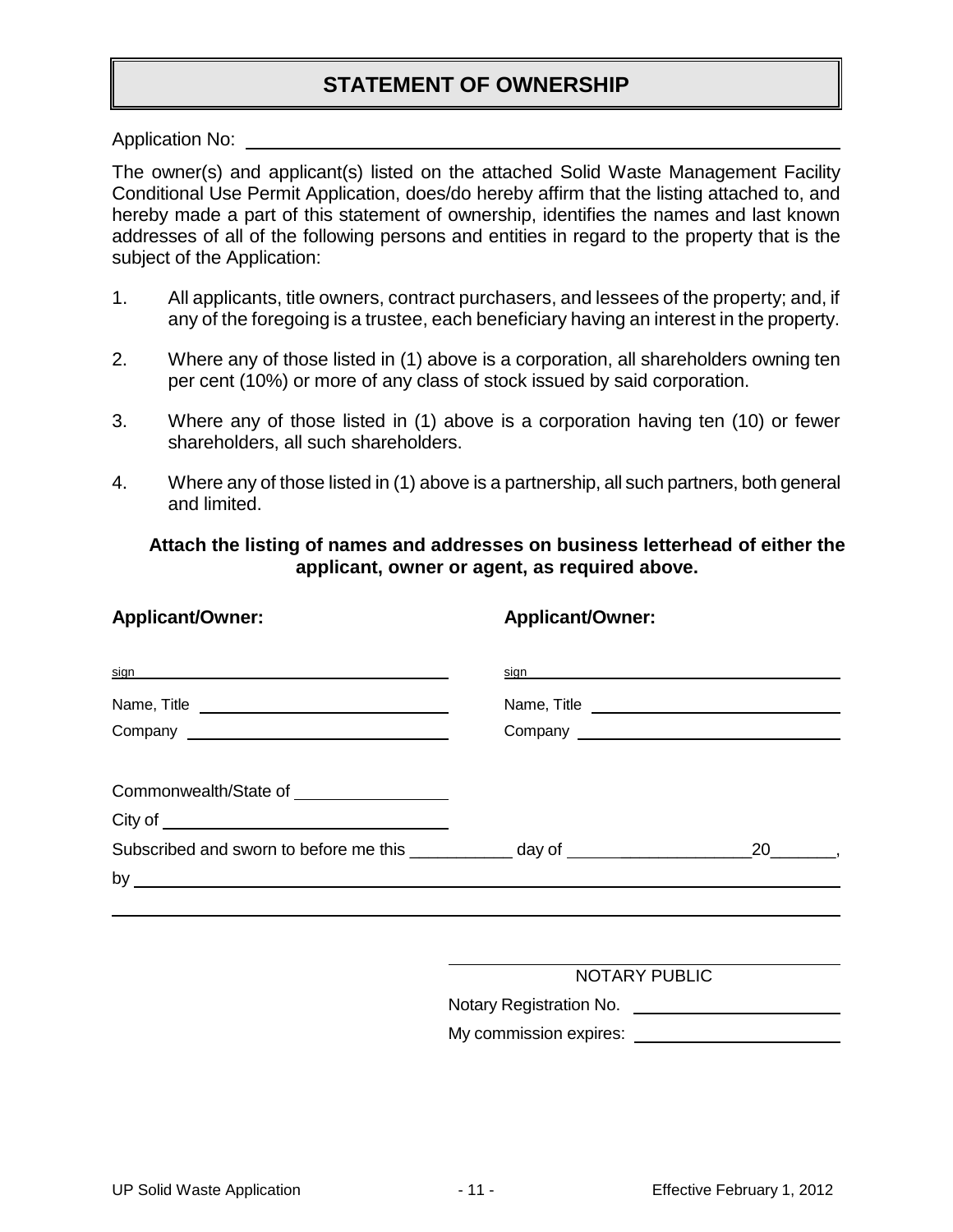#### **INDEMNIFICATION AGREEMENT FOR SOLID WASTE MANAGEMENT FACILITIES**

| THIS AGREEMENT, dated this | dav of | , by and |
|----------------------------|--------|----------|
| between                    |        |          |

("Applicant") and the CITY OF CHESAPEAKE, VIRGINIA, a municipal corporation of the Commonwealth of Virginia (the "City").

WHEREAS, the Applicant desires to operate a solid waste management facility (the "Facility") located on the property known as \_\_\_\_\_\_\_\_\_\_\_\_\_\_\_\_\_\_\_\_\_\_\_\_\_\_\_\_\_\_, Chesapeake, Virginia which Property is more particularly described on Chesapeake Tax Maps as Parcel Number(s):

(the "Property"); and

WHEREAS, pursuant to Section 62-89(4) of the City Code, the Applicant must enter into this Agreement with the City as part of its application for a conditional use permit for the Facility.

NOW, THEREFORE, WITNESSETH, for and in consideration of Ten and No/100 Dollars (\$10.00), cash in hand paid, and other good and valuable consideration, the sufficiency and receipt of which are hereby acknowledged, the parties hereto agree as follows:

1. If granted a conditional use permit for the Facility, the Applicant agrees to design, construct, maintain, operate and close the Facility and restore and rehabilitate the Property in accordance with the Chesapeake City Code and all applicable federal and state laws and regulations. The Applicant also agrees to design, construct, maintain, operate and close the Facility and restore and rehabilitate the Property in accordance with all requirements set forth in any conditional use permit or amendment thereto, which may be issued by City Council for the Facility, including all plans, plats, specifications and statements of intent made a part of, or related to, said conditional use permit.

2. If granted a conditional use permit for the Facility the Applicant shall defend, indemnify and hold the City harmless from and against all claims, demands, charges, actions, proceedings, suits, damages, penalties, fines, expenses and fees that the City, the Applicant or any third-party may suffer as a result of the Applicant's negligent design,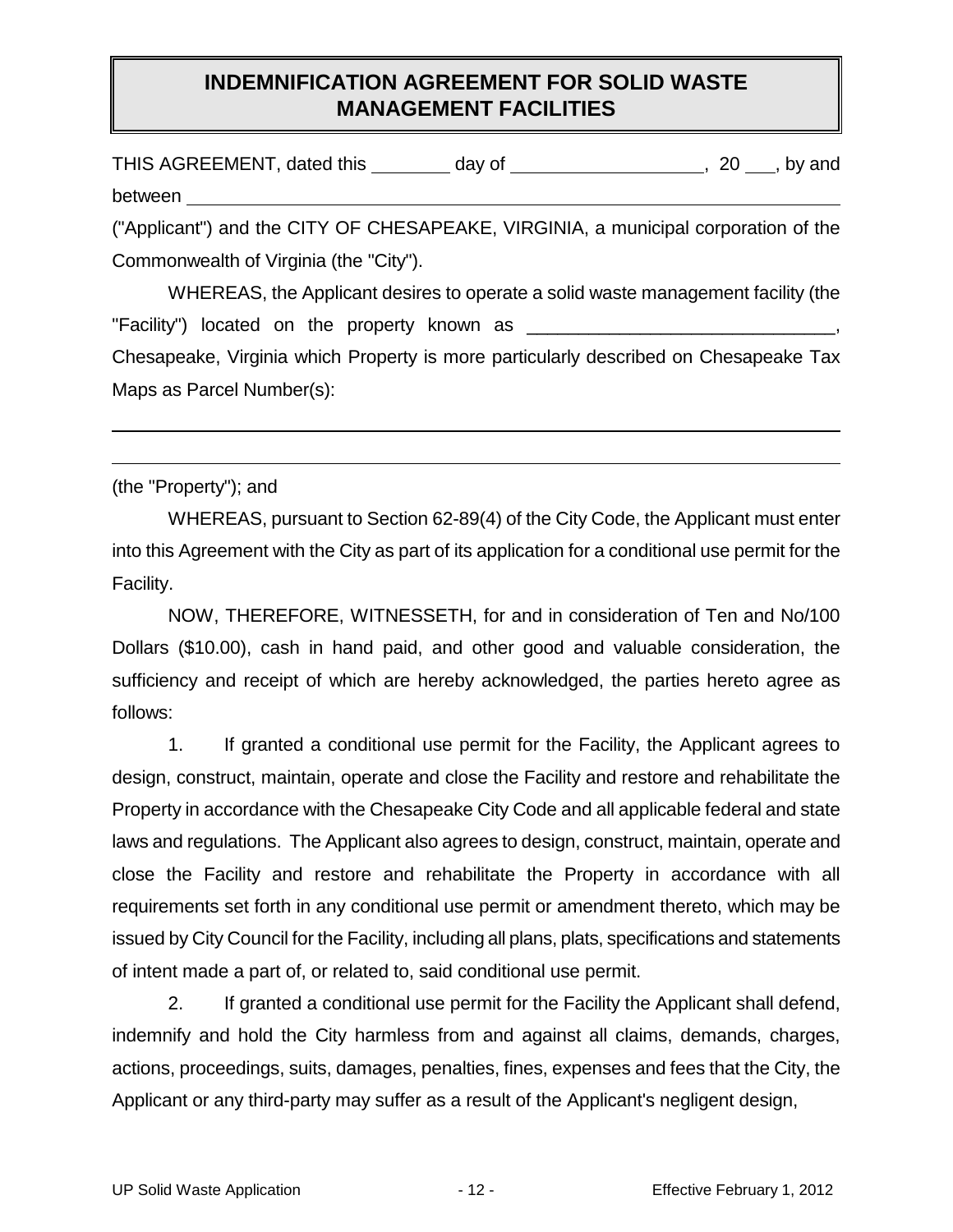#### **INDEMNIFICATION AGREEMENT FOR SOLID WASTE MANAGEMENT FACILITIES** (continued)

construction, maintenance, operation or closure of the Facility, or the Applicant's failure to comply with the terms and conditions of the Chesapeake City Code, the conditional use permit, including all plans, plats, specifications and statements of intent made a part of, or related to, said conditional use permit, and any federal or state law or regulation.

3. This Agreement shall be binding upon the heirs, successors, and assigns of each party hereto.

**Applicant/Owner: Applicant/Owner:**

| sian<br>Name, Title <u>experience</u>                                                                                                                                                                                          | sign                                                   |                    |  |
|--------------------------------------------------------------------------------------------------------------------------------------------------------------------------------------------------------------------------------|--------------------------------------------------------|--------------------|--|
|                                                                                                                                                                                                                                |                                                        |                    |  |
| Commonwealth/State of __________________                                                                                                                                                                                       |                                                        |                    |  |
| City of <u>contract the contract of the contract of</u>                                                                                                                                                                        |                                                        |                    |  |
|                                                                                                                                                                                                                                |                                                        |                    |  |
|                                                                                                                                                                                                                                |                                                        |                    |  |
|                                                                                                                                                                                                                                |                                                        |                    |  |
|                                                                                                                                                                                                                                | NOTARY PUBLIC                                          |                    |  |
|                                                                                                                                                                                                                                |                                                        |                    |  |
|                                                                                                                                                                                                                                |                                                        |                    |  |
| CITY:                                                                                                                                                                                                                          |                                                        |                    |  |
| THE CITY OF CHESAPEAKE, a municipal corporation of the Commonwealth of Virginia                                                                                                                                                |                                                        |                    |  |
| By:                                                                                                                                                                                                                            |                                                        |                    |  |
| <b>Printed Name:</b>                                                                                                                                                                                                           |                                                        |                    |  |
| Title:                                                                                                                                                                                                                         |                                                        |                    |  |
| Commonwealth/State of <b>Example 2018</b>                                                                                                                                                                                      |                                                        |                    |  |
| City of the contract of the contract of the contract of the contract of the contract of the contract of the contract of the contract of the contract of the contract of the contract of the contract of the contract of the co |                                                        |                    |  |
| Subscribed and sworn to before me this ____________ day of _____________________<br>with the signatures of subsequently and the signatures of service and the signatures of service and the service of                         |                                                        | $20 \qquad \qquad$ |  |
|                                                                                                                                                                                                                                |                                                        |                    |  |
|                                                                                                                                                                                                                                | <b>NOTARY PUBLIC</b>                                   |                    |  |
|                                                                                                                                                                                                                                | Notary Registration No. ______________________________ |                    |  |
|                                                                                                                                                                                                                                |                                                        |                    |  |
|                                                                                                                                                                                                                                |                                                        |                    |  |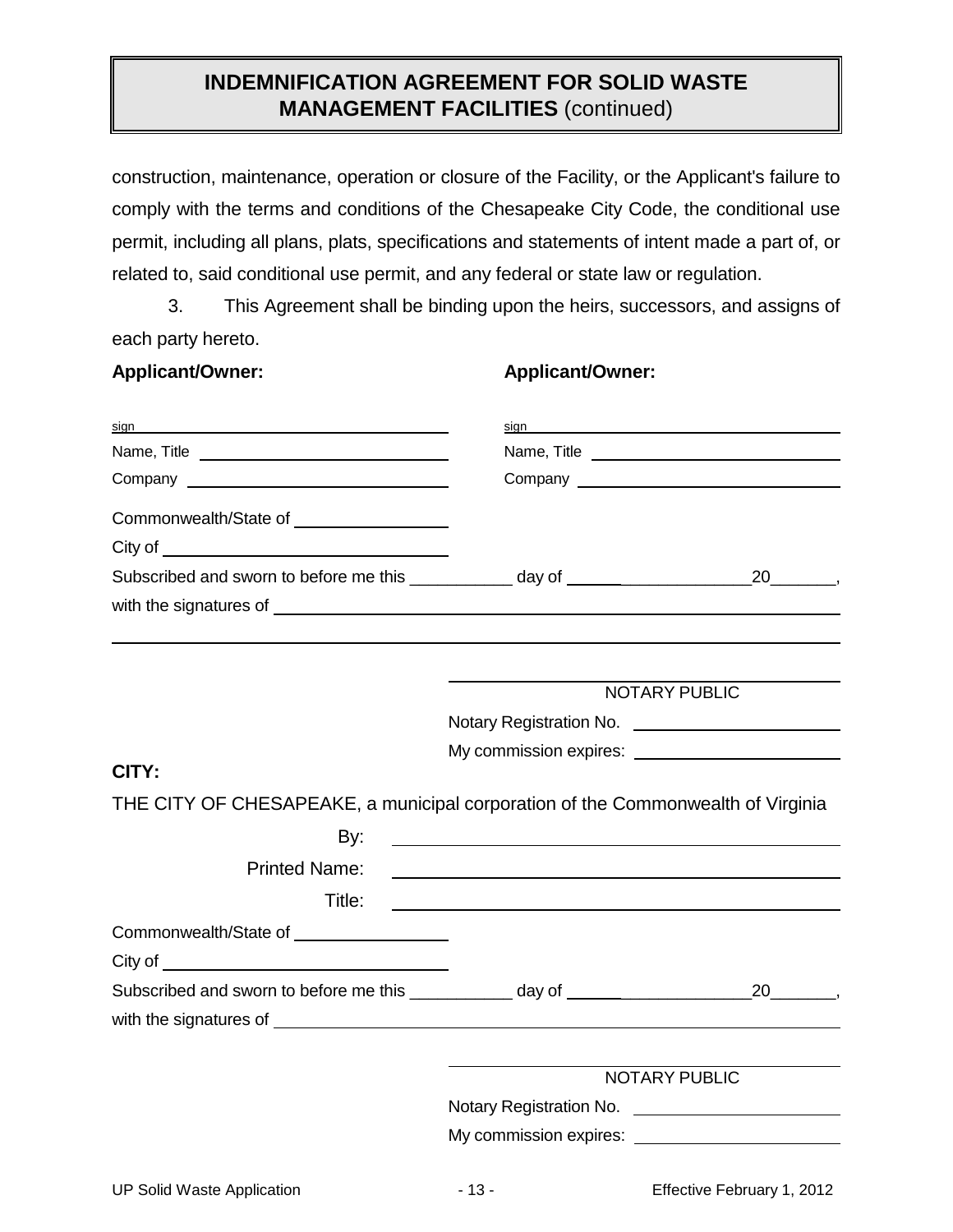# **ADJACENT PROPERTY OWNERS LIST OF ADDRESSES**

| Tax Map #:                                                                                                                                 | Tax Map #:            |
|--------------------------------------------------------------------------------------------------------------------------------------------|-----------------------|
| Name:                                                                                                                                      | Name:                 |
| Street:<br><u> 1989 - Johann Stein, mars et al. 1989 - Anna ann an t-Anna ann an t-Anna ann an t-Anna ann an t-Anna ann an t-</u>          | Street:               |
| City:                                                                                                                                      | City:                 |
| State/Zip:                                                                                                                                 | State/Zip:            |
| <u>Tax Map #:</u><br><u> 1980 - Johann Barbara, martin amerikan basal dan berasal dalam basal dalam basal dalam basal dalam basal dala</u> | Tax Map #: Tax Map #: |
| Name:                                                                                                                                      | Name:                 |
| Street:                                                                                                                                    | Street:               |
| City:<br><u> 1989 - Johann Barbara, martxa alemaniar populari (</u>                                                                        | City:                 |
| State/Zip:<br><u> 1989 - Johann Harry Communication (b. 1989)</u>                                                                          | State/Zip:            |
|                                                                                                                                            |                       |
| Name:<br><u> 1989 - Johann Barbara, martin eta politikar</u>                                                                               | Name:                 |
| Street:                                                                                                                                    | Street:               |
| City:<br><u> 1980 - Johann Barn, amerikansk politiker (</u>                                                                                | City:                 |
| State/Zip:                                                                                                                                 | State/Zip:            |
| <u>Tax Map #:</u>                                                                                                                          | Tax Map #:            |
| Name:                                                                                                                                      | Name:                 |
| Street:<br><u> Alexandria de la contexta de la contexta de la contexta de la contexta de la contexta de la contexta de la co</u>           | Street:               |
| City:                                                                                                                                      | City:                 |
| State/Zip:                                                                                                                                 | State/Zip:            |
| Tax Map #:                                                                                                                                 | Tax Map #:            |
| Name:                                                                                                                                      | Name:                 |
| Street:                                                                                                                                    | Street:               |
| City:                                                                                                                                      | City:                 |
| State/Zip:                                                                                                                                 | State/Zip:            |
| Tax Map #:                                                                                                                                 | Tax Map #:            |
| Name:                                                                                                                                      | Name:                 |
| Street:                                                                                                                                    | Street:               |
| City:                                                                                                                                      | City:                 |
| State/Zip:                                                                                                                                 | State/Zip:            |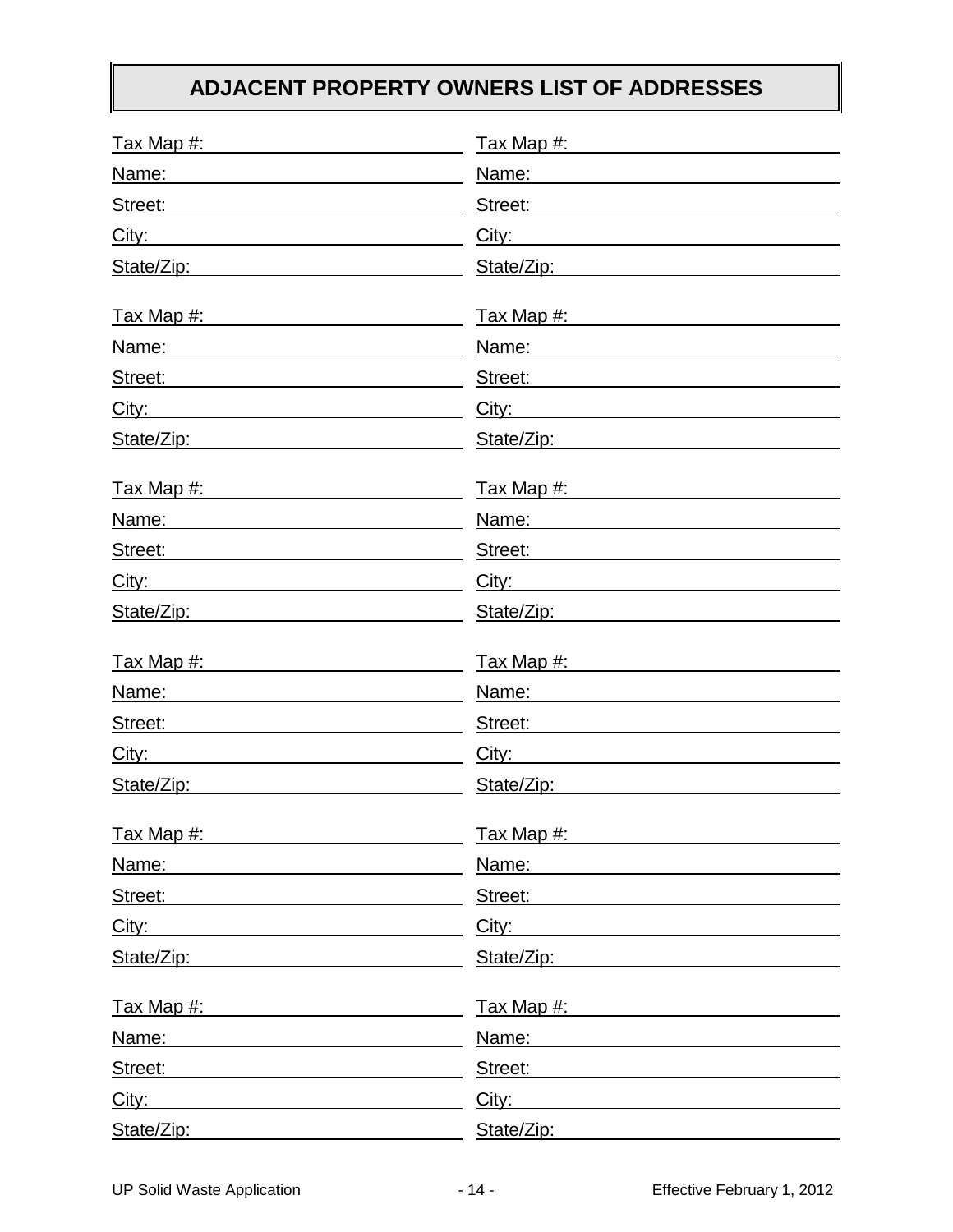#### **SOLID WASTE USE PERMIT APPLICATION CHECKLIST**

|  | The following items are required as part of the filing for a Solid Waste Management Facility<br><b>Conditional Use Permit Application:</b>                                                                                                                                                                                                                                         |                                                                            |
|--|------------------------------------------------------------------------------------------------------------------------------------------------------------------------------------------------------------------------------------------------------------------------------------------------------------------------------------------------------------------------------------|----------------------------------------------------------------------------|
|  | The filing fee for a Solid Waste Management Facility Conditional Use Permit<br>Application is \$420.00. Please make the check payable to: CITY OF CHESAPEAKE.                                                                                                                                                                                                                      |                                                                            |
|  | The original and three (3) copies of the completed Solid Waste Management Facility<br>Conditional Use Permit Application, with original signatures, including all required<br>development information. All information must be typed or clearly printed on the<br>application and 8 <sup>1/2"</sup> x 11" paper as needed. Please copy only the application and this<br>checklist: |                                                                            |
|  | <b>Description of Proposed Use</b>                                                                                                                                                                                                                                                                                                                                                 |                                                                            |
|  | <b>Special Power of Attorney, if applicable, see instructions</b>                                                                                                                                                                                                                                                                                                                  |                                                                            |
|  | <b>Statement of Ownership with required listing, see instructions</b>                                                                                                                                                                                                                                                                                                              |                                                                            |
|  | Real Estate Tax Demonstration Form, see instructions.                                                                                                                                                                                                                                                                                                                              |                                                                            |
|  | application or Avery 5260 label format                                                                                                                                                                                                                                                                                                                                             | Adjacent property owner's list of addresses on the form provided with this |
|  | <b>Zoning map</b> reduced to $8\frac{1}{2}$ " x 11" paper                                                                                                                                                                                                                                                                                                                          |                                                                            |
|  | <b>Vicinity map</b> on $8\frac{1}{2}$ " x 11" paper. This may be included on the preliminary site plan                                                                                                                                                                                                                                                                             |                                                                            |
|  | <b>Indemnification Agreement for Solid Waste Management Facilities</b>                                                                                                                                                                                                                                                                                                             |                                                                            |
|  | Thirty (30) copies of a preliminary site plan at a scale not less than $1" = 50'$ meeting<br>the requirements of Section 18-201 of the Chesapeake Zoning Ordinance. All site<br>plans shall be folded to a size no larger than 9" x 14" size and shall include a<br>vicinity map. Please fold with the site plan facing out.                                                       |                                                                            |
|  | Three (3) copies of the preliminary site plan reduced to 11" x 17" paper.<br>Three (3) copies of a landscape plan reduced to 11" x 17" paper.<br>Three (3) copies of a topographical map of the area within three-quarters (3/4) mile<br>radius of the perimeter of the site.<br>Detailed soil and geology data.<br>Hydrology study.<br>Drainage Impact Assessment.                |                                                                            |
|  |                                                                                                                                                                                                                                                                                                                                                                                    |                                                                            |
|  |                                                                                                                                                                                                                                                                                                                                                                                    |                                                                            |
|  |                                                                                                                                                                                                                                                                                                                                                                                    |                                                                            |
|  |                                                                                                                                                                                                                                                                                                                                                                                    |                                                                            |
|  |                                                                                                                                                                                                                                                                                                                                                                                    |                                                                            |
|  | Closure and restoration plan.                                                                                                                                                                                                                                                                                                                                                      |                                                                            |
|  | Stamped #10 (4 1/8" x 9 <sup>1/2"</sup> ) envelopes with the name and mailing address of each<br>adjacent property owner printed legibly. (Please do not use pre-stamped, dated<br>envelopes from a postage machine or envelopes which include a return<br>address.)                                                                                                               |                                                                            |
|  | <b>SIGN FEE.</b> The applicant is responsible for proper posting of sign(s) on the property.<br>The sign fee is \$25.00 for the first sign, \$20.00 for each additional sign, as required.<br>You will be phoned and advised of when the sign(s) must be posted. Applicants are                                                                                                    |                                                                            |

Planning Department as proof that the signs were properly posted.

encouraged to take pictures of the signs after posting and provide them to the